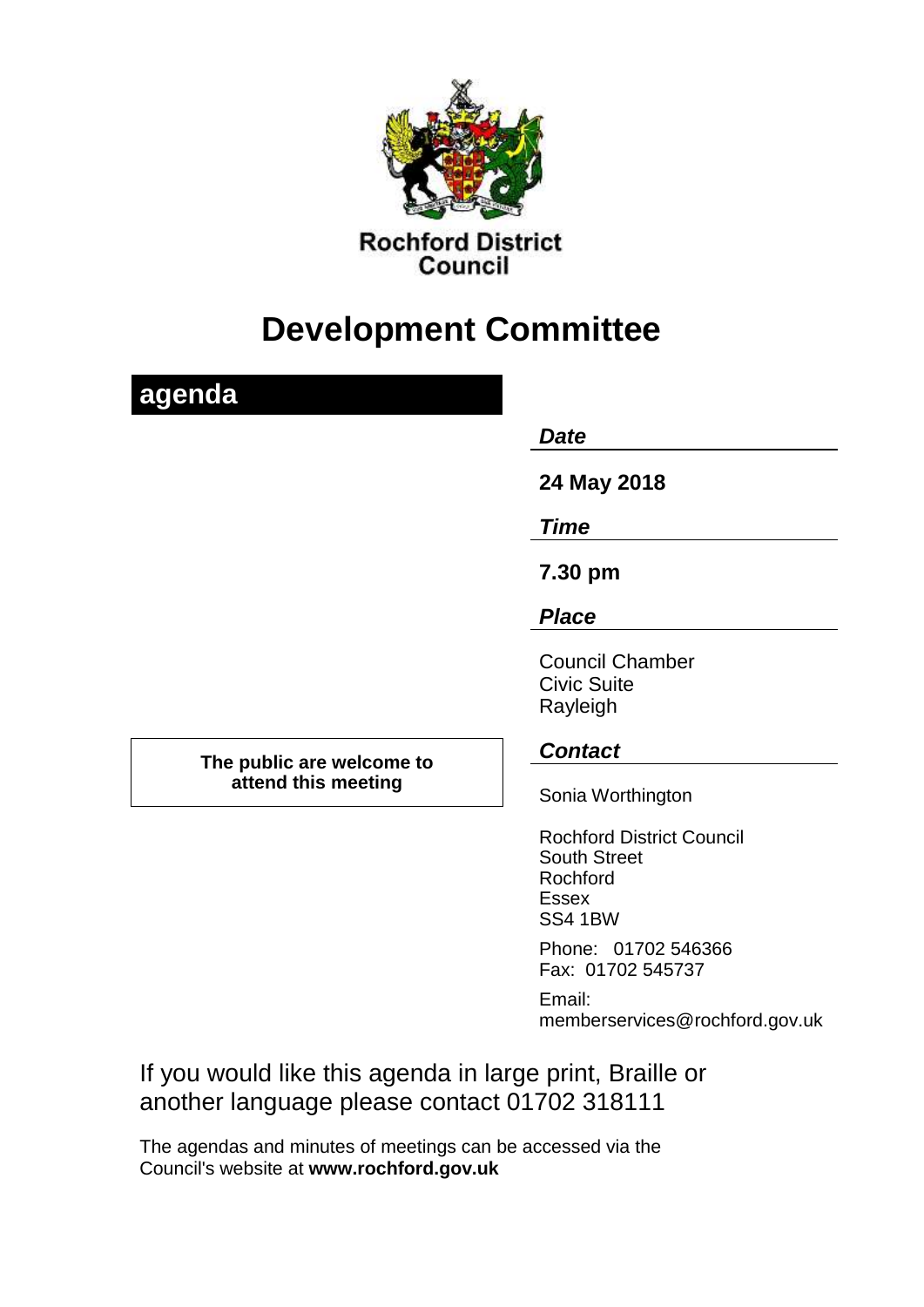### **Members of the Development Committee**

### **Terms of Reference**

To exercise the Council's functions in relation to:-

 Town & Country Planning and Development Control as specified in Schedule 1 to the Local Authorities (Functions and Responsibilities) (England) Regulations 2000 (as amended)

# **The Council's residents are at the heart of everything we do.**

#### **The Council's priorities are:-**

- To become financially self-sufficient
- Early intervention
- To maximise our assets
- To enable communities